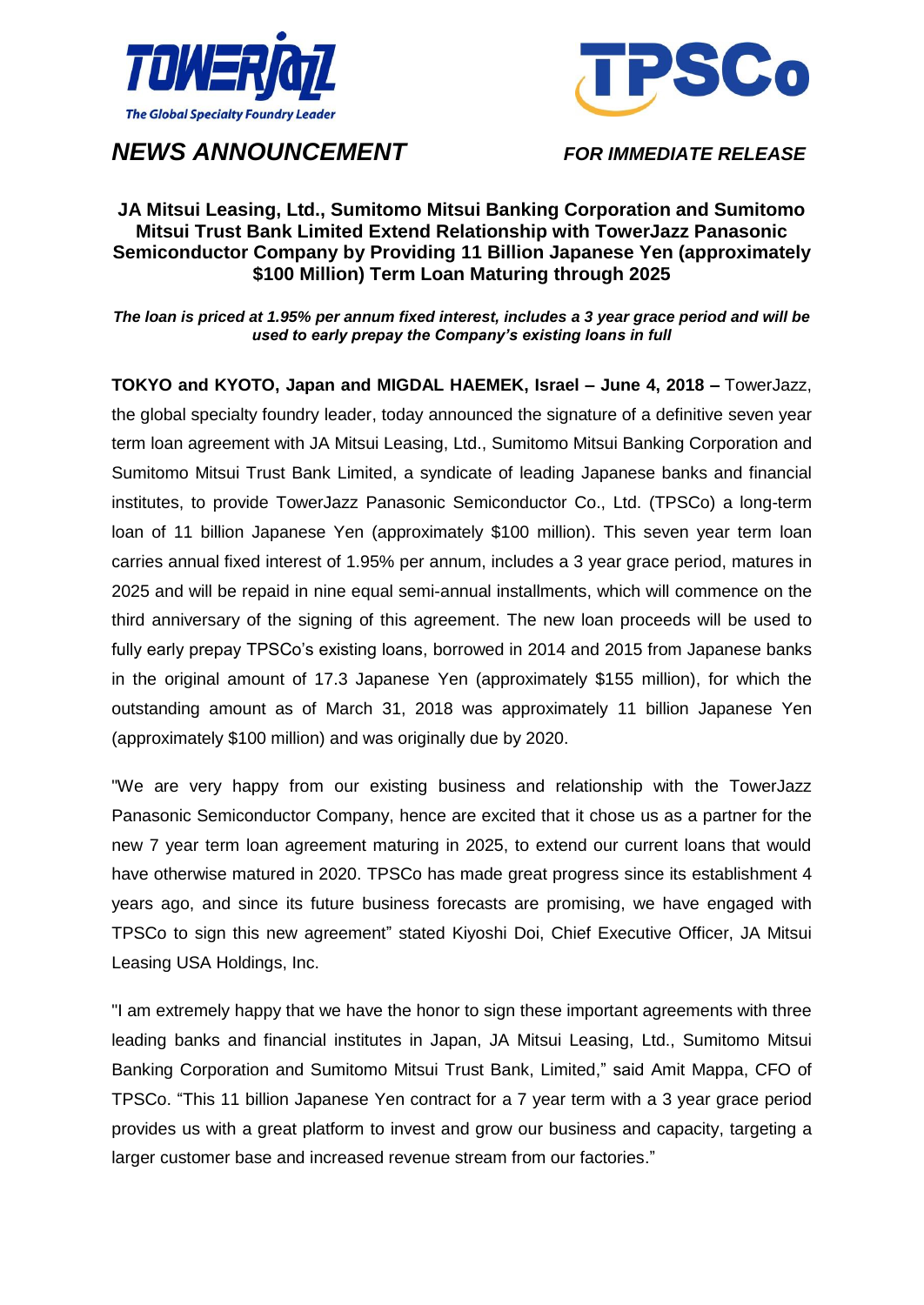#### **About TowerJazz**

Tower Semiconductor Ltd. (NASDAQ: TSEM, TASE: TSEM) and its subsidiaries operate collectively under the brand name TowerJazz, the global specialty foundry leader. TowerJazz manufactures next-generation integrated circuits (ICs) in growing markets such as consumer, industrial, automotive, medical and aerospace and defense. TowerJazz's advanced technology is comprised of a broad range of customizable process platforms such as: SiGe, BiCMOS, mixed-signal/CMOS, RF CMOS, CMOS image sensor, integrated power management (BCD and 700V), and MEMS. TowerJazz also provides world-class design enablement for a quick and accurate design cycle as well as Transfer Optimization and development Process Services (TOPS) to IDMs and fabless companies that need to expand capacity. To provide multi-fab sourcing and extended capacity for its customers, TowerJazz operates two manufacturing facilities in Israel (150mm and 200mm), two in the U.S. (200mm) and three facilities in Japan (two 200mm and one 300mm). For more information, please visit [www.towerjazz.com.](https://www.globenewswire.com/Tracker?data=D0tm3K-AB56FOiAxyH9gtD8nhjD7AFLcZxvrDnGd-Ro5bPAh4uiPznnrg7Gb8MN5KgdSoOvWSljWDZZKWUslyQ==)

## **About TowerJazz Panasonic Semiconductor Co.**

TowerJazz Panasonic Semiconductor Co., Ltd. (TPSCo) was established by Panasonic Corporation (NASDAQ ADS: PCRFY, TYO: 6752), 51% of which was acquired by Tower Semiconductor Ltd. (NASDAQ: TSEM, TASE: TSEM) and 49% of which is held by Panasonic Semiconductor Solutions Co., Ltd. TPSCo has three manufacturing facilities in Hokuriku, Japan which have been producing large scale integrated circuits for over 30 years. Areas of process technology focus include: high dynamic range image sensors (CIS and CCD), integrated power devices (BCD, SOI, and LDMOS) and high frequency silicon RFCMOS. With hundreds of qualified silicon process flows on 200mm and 300mm wafers from super micron to 45nm as well as internal back end processing, assembly and test services, TPSCo provides both IDMs and fabless companies with unparalleled semiconductor manufacturing quality and technology, including in-house turnkey services. For more information, please visit [www.tpsemico.com/](http://www.tpsemico.com/).

#### **About JA Mitsui Leasing, Ltd.**

JA Mitsui Leasing, Ltd., a Japanese financial institute with headquarters in Ginza, Chuo-ku, Tokyo, Japan, provides, together with its subsidiaries leasing, installment sales, financing, and other associated services in Japan and internationally. The company offers finance lease, operating lease, and loan. It provides cross-border leasing for construction machinery, machine tools, molding machine, and other equipment from Japanese manufacturers and trading companies to end users abroad; and other services, including automobile lease and financing, ecology related services, real estate leasing, factoring services, and used equipment sales. For more information, please visit [www.jamitsuilease.co.jp/en/.](http://www.jamitsuilease.co.jp/en/index.html)

## **About Sumitomo Mitsui Banking Corporation**

Sumitomo Mitsui Banking Corporation (SMBC) is a Japanese multinational banking and financial services company headquartered in [Chiyoda-Ku, Tokyo,](https://en.wikipedia.org/wiki/Chiyoda,_Tokyo) [Japan.](https://en.wikipedia.org/wiki/Japan) It is a wholly owned [subsidiary](https://en.wikipedia.org/wiki/Subsidiary) of [Sumitomo Mitsui Financial Group](https://en.wikipedia.org/wiki/Sumitomo_Mitsui_Financial_Group) which is the second largest financial group in Japan measured by market capitalization. Sumitomo Mitsui Banking Corporation (SMBC) and its group companies offer a broad range of financial services centered on banking. They are also engaged in the leasing, securities, credit card, investment, mortgage securitization, venture capital and other credit related businesses. For more information, please visit<http://www.smbc.co.jp/global/>

## **About Sumitomo Mitsui Trust Bank Limited**

Sumitomo Mitsui Trust Bank, Limited [\(Chiyoda-ku, Tokyo\)](https://en.wikipedia.org/wiki/Chiyoda,_Tokyo) is the largest trust bank and the fifth-largest bank in Japan measured by total assets. It forms the core of Sumitomo Mitsui Trust Group as a trust bank with the largest scale in most of the major business areas of trust banking industry. It has 6 professional business divisions, which are Retail Financial Services Business, Wholesale Financial Services Business, Stock Transfer Agency Services Business, Real Estate Business, Fiduciary Services Business and Global Markets Business. It has built a balanced network focused on the Tokyo Metropolitan Area, Kansai and Chubu areas. It also has overseas network that can provide global financial services in loan business, asset management and administration business, as well as consulting business, among others. For more information, please visit [smth.jp/en/.](http://smth.jp/en/)